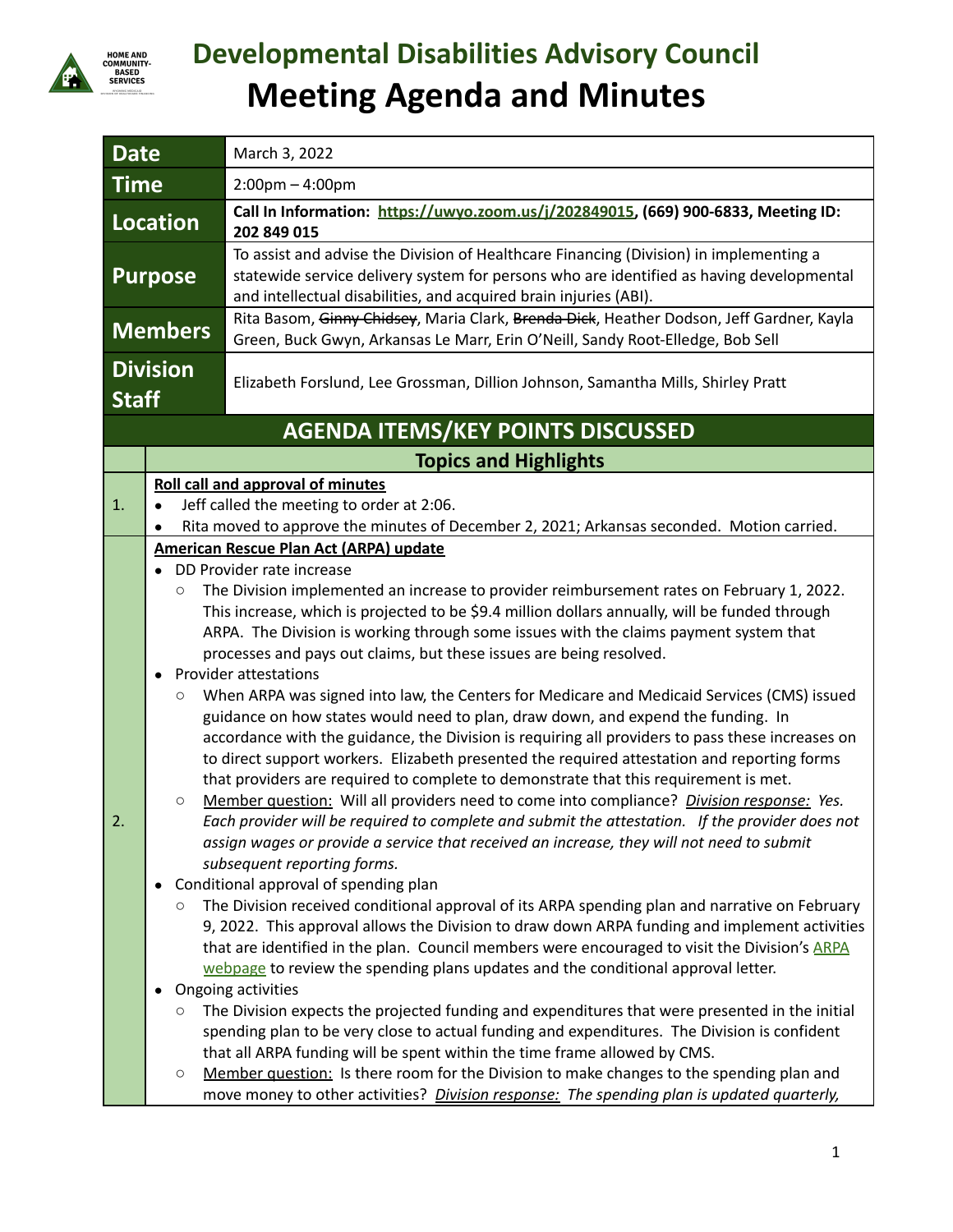|    | and changes can be made within the plan as long as the plan continues to comply with federal                  |  |  |
|----|---------------------------------------------------------------------------------------------------------------|--|--|
|    | guidance.                                                                                                     |  |  |
|    | Member question: Will online medication training be available? Division response: Yes. The<br>$\bigcirc$      |  |  |
|    | Division is developing an online medication assistance training, and is targeting a September                 |  |  |
|    | 1st implementation date. Member comment: It would be helpful if the Division could provide                    |  |  |
|    | a list of current trainers so that providers have options on where to receive this training.                  |  |  |
|    | <b>Additional Discussion</b>                                                                                  |  |  |
|    | Member question: If the funding ends in March 2024, how will we ensure that salaries don't<br>$\circ$         |  |  |
|    | decrease once the money is gone? Division response: For temporary increases funded through                    |  |  |
|    | ARPA dollars to continue, the legislature would need to appropriate additional money at the                   |  |  |
|    | end of the ARPA funding period. The Division has messaged that this funding is temporary in all               |  |  |
|    | of the communications sent to stakeholders.                                                                   |  |  |
|    | <b>Electronic Visit Verification (EVV) Update</b>                                                             |  |  |
|    | • EVV for traditional services launched on February 15th. Providers will be required to use this              |  |  |
|    | solution beginning April 1, 2022.                                                                             |  |  |
|    | As with any new software system, some initial bugs were identified, but most have been resolved.<br>$\bullet$ |  |  |
|    | If continuing issues are identified, providers should contact Carebridge, the vendor for this solution.       |  |  |
|    | Member comment: Several members of the Wyoming Waiver Family Facebook page have been<br>$\bullet$             |  |  |
|    | voicing complaints about the system. The transition to ACES\$, the vendor for participant-direction           |  |  |
|    | EVV, went pretty smoothly. It is a shame that the Division couldn't use the same company for both             |  |  |
| 3. | systems. Division response: EVV is not yet required for traditional services. The transition period is        |  |  |
|    | intended to help find and resolve issues before the system is required. There have been ongoing               |  |  |
|    | issues with the Benefits Management System (BMS), the system that processes and pays all                      |  |  |
|    | Medicaid claims. The Division is working with the vendor for this system to get these final issues            |  |  |
|    | resolved.                                                                                                     |  |  |
|    | Member comment: There have been issues with Therap and Carebridge communicating.<br>٠                         |  |  |
|    | Member comment: Therap has an EVV system, so they do not appear to be motivated to work<br>$\bullet$          |  |  |
|    | with Carebridge. The EVV system seems to work pretty smoothly unless the provider is billing                  |  |  |
|    | through another system, such as Therap.                                                                       |  |  |
|    | <b>Division updates</b>                                                                                       |  |  |
|    | The Council welcomed Dillion Johnson as the new Quality Improvement Coordinator with the                      |  |  |
|    | Division.                                                                                                     |  |  |
|    | National Core Indicators (NCI) Survey                                                                         |  |  |
|    | Results of the NCI Staff Stability Survey have been published and are available on the Division<br>O          |  |  |
|    | website, under the Reports section.                                                                           |  |  |
|    | Member question: Was there anything to note from the report? Division response: 2020<br>$\circ$               |  |  |
|    | turnover data indicates that Wyoming no longer has the highest turnover rate nationally,                      |  |  |
| 4. | although we are still in the top half. Data shows that all states are now struggling with                     |  |  |
|    | turnover.                                                                                                     |  |  |
|    | The Division will provide a Wyoming specific summary of the data during the June 2022 DDAC<br>$\circ$         |  |  |
|    | meeting.                                                                                                      |  |  |
|    | Legislative update                                                                                            |  |  |
|    | The Wyoming Senate and House of Representatives both passed a budget amendment to<br>O                        |  |  |
|    | appropriate \$3.2 million in additional funding to agency providers of developmental disability               |  |  |
|    | services. This bill has not been signed into law, but the Division is having internal discussion on           |  |  |
|    | how to implement this increase if the bill is signed by Governor Gordon.                                      |  |  |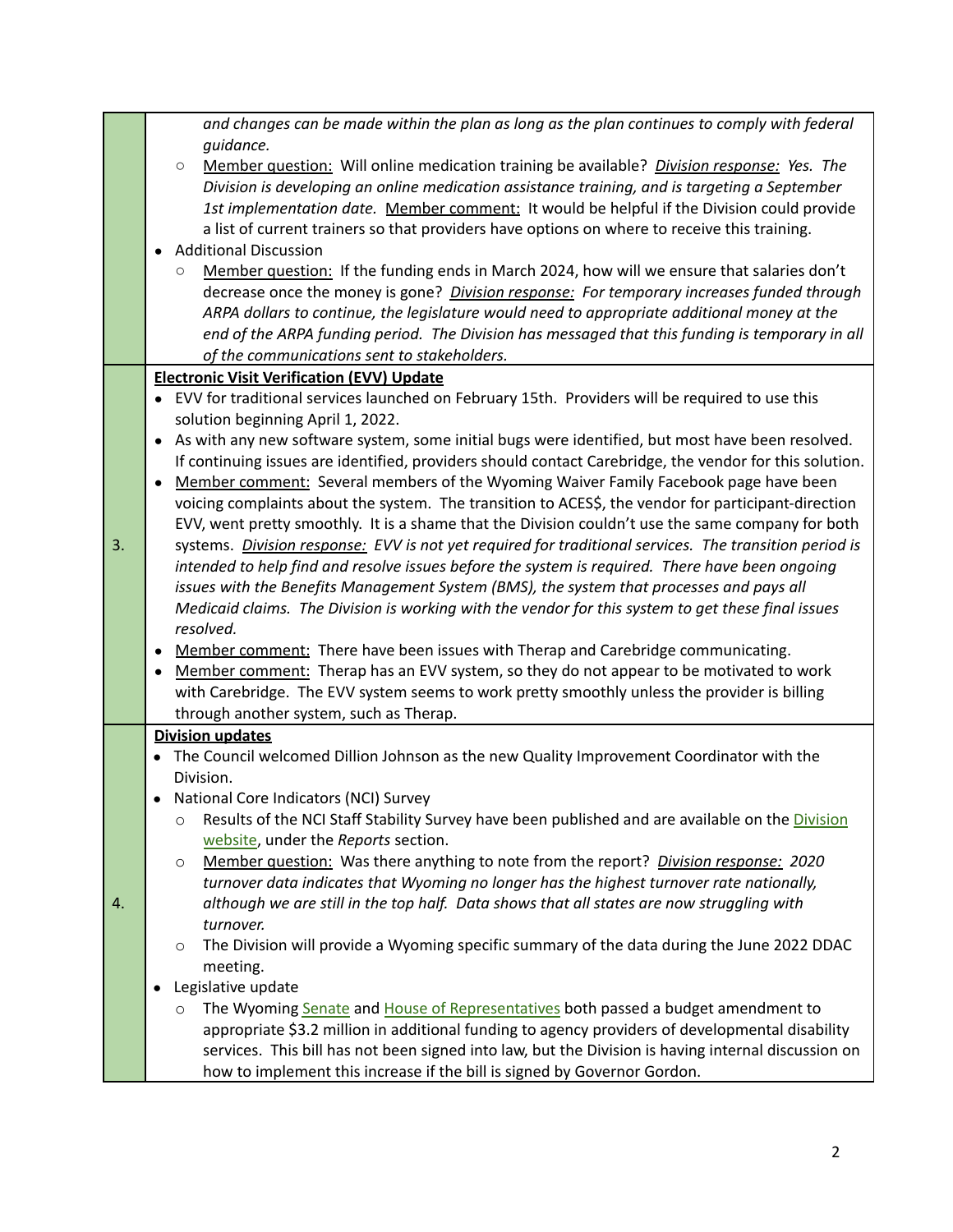|    | $\circ$ | Member comment: The vote in both chambers showed overwhelming support of this bill. An              |
|----|---------|-----------------------------------------------------------------------------------------------------|
|    |         | additional bill that supports workforce stabilization among several provider types is also alive    |
|    |         | and still in play.                                                                                  |
|    | $\circ$ | Member question: Is the Division steering people toward larger providers? Division response:        |
|    |         | The Wyoming provider network is different from most states, with Wyoming having over 660            |
|    |         | providers. This equates to one provider for every 4 participants, where most states in our          |
|    |         | region experience an average of one provider for every 100 participants. This is positive for       |
|    |         |                                                                                                     |
|    |         | Wyoming since people can get support in rural areas of the state. The Division's role is to         |
|    |         | ensure that people have choice in their providers, large or small.                                  |
|    | $\circ$ | Member comment: I used to live in a group home. Now I am in my own apartment and have               |
|    |         | my own space. I am learning to be my own guardian and budget my own money. My staff and             |
|    |         | case manager help me. I have more choices since I am on my own and have lots of providers.          |
|    | $\circ$ | Member comment: We want that story to be reflective of what others experience.                      |
|    |         | Anecdotally, there seem to be more small and mid-size organizations than there used to be. A        |
|    |         | one size fits all approach is not the way to provide services. Different providers address          |
|    |         | different needs.                                                                                    |
|    | $\circ$ | Member question: Who does the Wyoming Life Resource Center (WLRC) serve? Division                   |
|    |         | response: The majority of the census is the legacy population that has been there for most of       |
|    |         | their lives. The Benefits and Eligibility Unit has weekly meetings with the WLRC and the            |
|    |         | Wyoming State Hospital. People are still admitted for stabilization, and can choose to receive      |
|    |         | institutional services rather than community services, but the Division starts work on discharge    |
|    |         | planning as soon as a person is admitted to an institution.                                         |
|    | $\circ$ | Member comment: People need individualized services. We welcome the competition, and                |
|    |         |                                                                                                     |
|    |         | are glad that people have so many choices.                                                          |
|    |         | <b>Member updates</b>                                                                               |
|    |         | Discussion on why providers are not populating in the drop down menu in the Electronic Medicaid     |
|    |         | Waiver System. This is a known issue, and the Division is working with developers to get it         |
|    |         | resolved. If case managers identify a specific issue, they should reach out to their Benefits and   |
|    |         | Eligibility Specialist. The Division wants to ensure that providers are paid appropriately.         |
|    |         | The Wyoming Institute for Disabilities (WIND) is working with the Equality State Research Network   |
|    |         | to document historical accounts and personal narratives of people in institutions. They are working |
|    |         | on their 5 year plan, which is due at the end of April. They are also collaborating with Protection |
|    |         | and Advocacy (P&A), the Wyoming Governor's Council on Developmental Disabilities (WGCDD),           |
| 5. |         | and the Wyoming Community Service Providers to determine next steps for addressing the              |
|    |         | workforce crisis.                                                                                   |
|    |         | The WGCDD submitted their 5 year plan and is working to get some minor edits resolved. They are     |
|    |         | hosting a luncheon on March 18th that focuses on advocacy efforts and the future of advocacy in     |
|    |         | Wyoming. An art gala will be held on March 26th at the Metropolitan in Cheyenne. Artists will       |
|    |         | showcase their artwork and the event will promote community inclusion.                              |
|    |         | The CARES Act moratorium on housing evictions has sunset, and P&A is seeing more housing            |
|    |         | evictions. As a reminder, Wyoming law requires a 30-day eviction notice.                            |
|    |         | Arkansas is working with WIND to address gaps in healthcare for women with disabilities.            |
|    |         | <b>Bylaws Review</b>                                                                                |
| 6. |         | Jeff reviewed edits suggested by the Bylaws Committee.                                              |
|    |         | Bob moved to accept the bylaws with the suggested changes; Erin seconded. Motion carried.           |
| 7. |         | <b>Election of Officers</b><br>Current Council officers were thanked for their year of service.     |